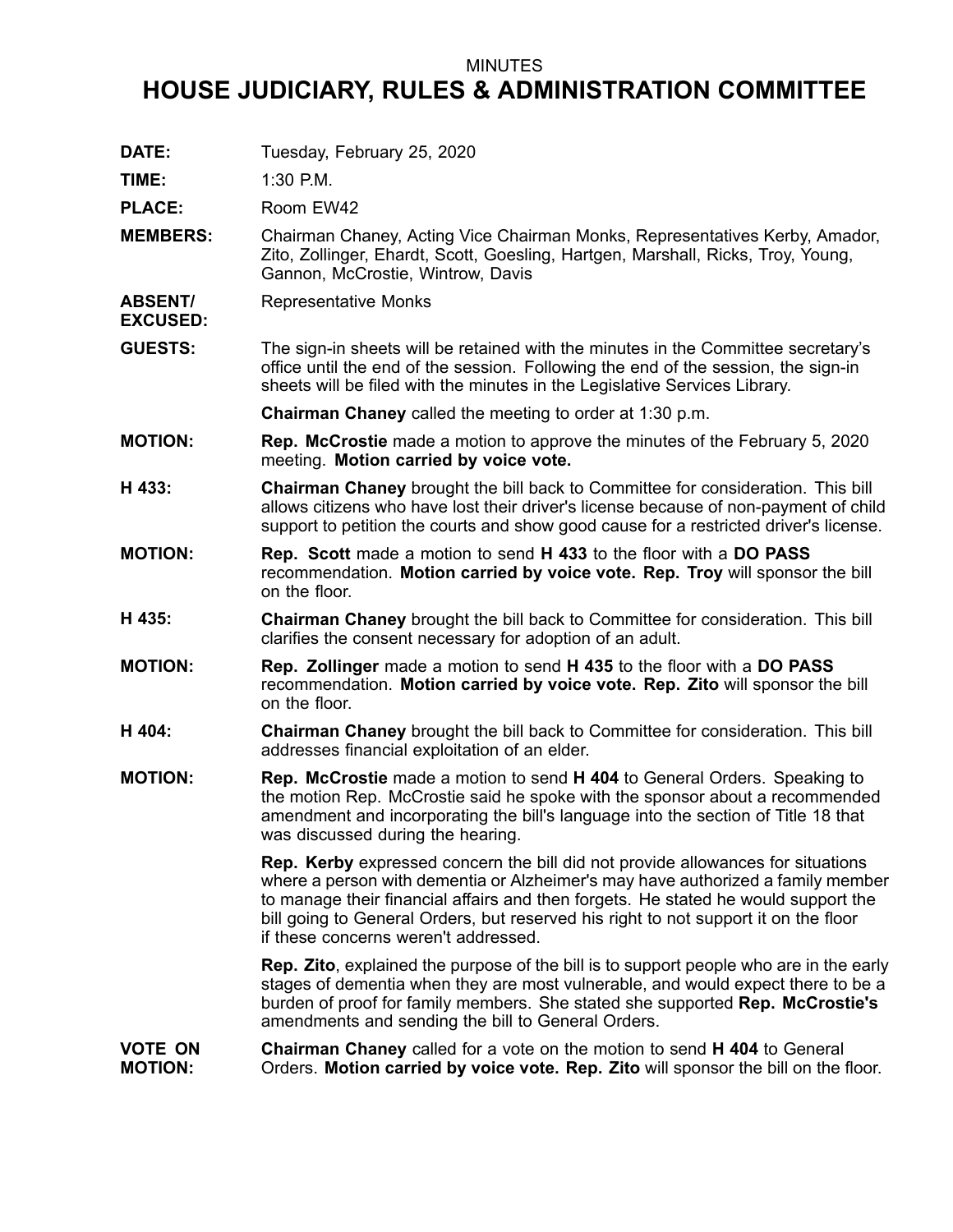- **H 466: Chairman Chaney** brought the bill back to Committee for consideration. This bill sets the minimum age for marriage at 16 years old, and provides for <sup>a</sup> maximum age difference of three years, if one of the parties is under the age of 18.
- **MOTION: Rep. Davis** made <sup>a</sup> motion to send **H 466** to the floor with <sup>a</sup> **DO PASS** recommendation. Speaking to the motion, she stated she had reservations about the lack of written consent from the children, but this bill is <sup>a</sup> step in the right direction.

Debate among Committee members focused on the issue of consent, same sex marriage and possible conflict with **H 434** if both bills were to be adopted. Committee members agreed it was better to have <sup>a</sup> minimum age restriction of 16 years old rather than no age restriction.

- **VOTE ON MOTION: Chairman Chaney** called for vote on the motion. **Motion carried by voice vote. Reps. Ehardt** and **Zollinger** will sponsor the bill on the floor.
- **H 434: Chairman Chaney** brought the bill back to Committee for consideration. This bill repeals the marriage license requirement and replaces it with <sup>a</sup> certificate of solemnization.
- **MOTION: Rep. Scott** made <sup>a</sup> motion to send **H 434** to the floor with <sup>a</sup> **DO PASS** recommendation.
- **SUBSTITUTE MOTION: Rep. Gannon** made <sup>a</sup> substitute motion to **HOLD H 434** in committee.

**Reps. Hartgen, Troy** and **Wintrow** spoke **in support** of the substitute motion. Concerns were discussed about eliminating funding for the Council on Domestic Violence & Victim Assistance, the impact it would have on services to Idahoans, especially in small counties, and no need for change.

**Rep. Zito** spoke **in support** of the bill and explained she would like to send it to General Orders. She stated smaller counties are having difficulty getting the support they need. It's an imposition for victims to travel to bigger cities because that is where the domestic violence shelters are. She proposed increasing the divorce fee by \$15 to compensate for the funds lost from marriage licenses.

## **AMENDED SUBSTITUTE MOTION:**

**Rep. Zito** made an amended substitute motion to send **H 434** to General Orders.

**Reps. Amador, Ricks, McCrostie, Marshall** and **Gannon** spoke **in support** of the substitute motion. Committee members discussed the need for maintaining the sanctity of the marriage license for historical purposes and protecting Idahoans from fraud. **Rep. Gannon** explained current law for marriage licenses requires the parties to provide their social security number and applicants to swear to the accuracy of the information provided. This language would be repealed under the bill and could put people at risk for fraud.

**Rep. Zollinger** spoke **in support** of sending the bill to General Orders. He stated people shouldn't need to ask the government to enter into private contracts for marriage. He said he was open to separating the funding portion from the certificate portion and leaving the funding as it is in current law.

**ROLL CALL VOTE ON AMENDED SUBSTITUTE MOTION: Chairman Chaney** called for <sup>a</sup> roll call vote to send **H 434** to General Orders. **Motion failed by <sup>a</sup> vote of 6 AYE, 11 NAY, 1 Absent/Excused. Voting in favor** of the motion: **Reps. Kerby, Zito, Zollinger, Ehardt, Scott** and **Young. Voting in opposition** to the motion: **Reps. Amador, Goesling, Hartgen, Marshall, Ricks, Troy, Gannon, McCrostie, Wintrow, Davis** and **Chairman Chaney. Rep. Monks** was **Absent/Excused**.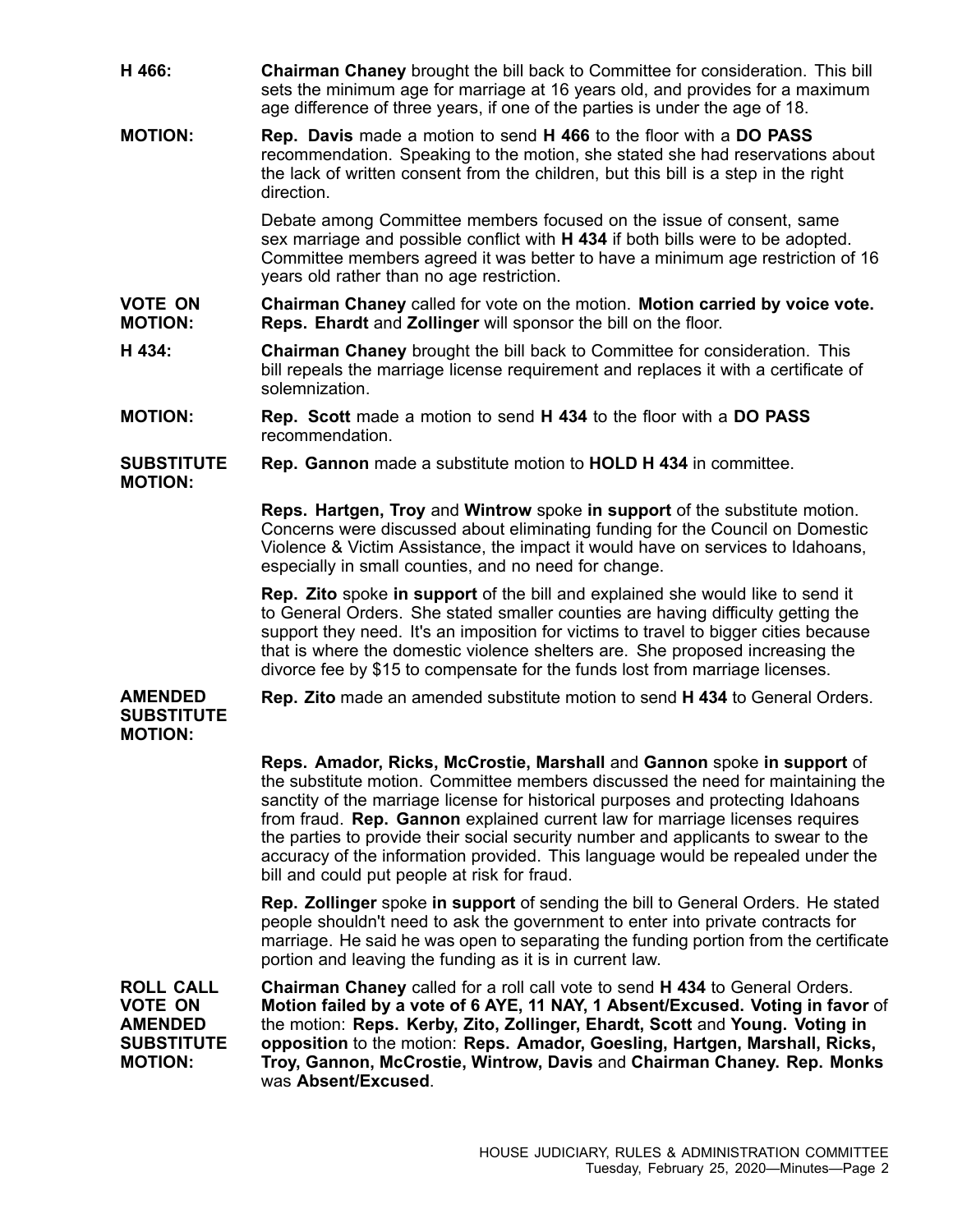**ROLL CALL VOTE ON SUBSTITUTE MOTION: Chairman Chaney** called for <sup>a</sup> roll call vote to **HOLD H 434** in Committee. **Motion carried by <sup>a</sup> vote of 11 AYE, 6 NAY, 1 Absent Excused**. **Voting in favor** of the motion: **Reps. Amador, Goesling, Hartgen, Marshall, Ricks, Troy, Gannon, McCrostie, Wintrow, Davis** and **Chairman Chaney. Voting in opposition** to the motion: **Reps. Kerby, Zito, Zollinger, Ehardt, Scott** and **Young. Rep. Monks** was **Absent/Excused**.

> **Chairman Chaney** turned over the gavel to senior Majority Committee member **Rep. Kerby**.

**H 468: Chairman Chaney** presented the bill that provides <sup>a</sup> mechanism for the restoration of rights under certain instances in <sup>a</sup> manner that conforms with federal firearms statutes. He explained many stakeholders have been involved with the bill and have reached agreement on some aspects, but there is more work to be done as it relates to expungement. Therefore, he requested the bill be sent to General Orders to remove Section 2 of the bill and make <sup>a</sup> few language changes. In answer to Committee questions, Chairman Chaney explained currently there is no provision for firearms restoration for convictions of misdemeanor offenses and yet there is for certain felonies as <sup>a</sup> matter of right. The current process requires <sup>a</sup> request for restoration through the Commission on Pardons and Parole, which is excessive for misdemeanors.

> **Mark Manweiler**, attorney, and **Tom Arkoosh**, Idaho Association of Criminal Defense Lawyers, spoke **in support** of the bill, but stated their disappointment in the proposed removal of the section detailing provisions for expungement. They explained it could go <sup>a</sup> long way in reducing recidivism and helping those with misdemeanors find gainful employment.

**Holly Koole Rebholtz**, Idaho Prosecuting Attorney's Association, testified the association could not support the bill as written. She stated they hoped the bill could be supported with the amendments, but the association would not commit support until <sup>a</sup> final bill is presented. She yielded her time to **Jeff Phillips** to answer Committee questions.

**Jeff Phillips**, Owyhee County Prosecutor, explained the three sections of the bill which have conflicts. The bill drafters are working to bring state law into congruence with federal law as it relates to felony firearms restoration. The second section needs further clarification around victim rights and addressing concerns from the courts. The third section deals with post conviction relief. He stated restoration of firearms related to domestic abuse has been discussed, but it was not the focus at this time.

**Judge Barry Wood**, Administrative Office of the Courts, Idaho Supreme Court, explained the concerns of the courts relating to language throughout the bill. He stated the removal of Section 2 addresses some concern, but language regarding "by reason of insanity," and the provision regarding juveniles are problematic. The section regarding discharge of defendant is concerning and he encouraged <sup>a</sup> policy statement on whether eligibility for relief requires <sup>a</sup> defendant to have met all legal, financial obligations. Judge Wood stated he would provide <sup>a</sup> list of his concerns to the Committee, as requested.

**Chairman Chaney** emphasized that amending from <sup>a</sup> felony down to <sup>a</sup> misdemeanor will not necessarily lead to restoration of firearms rights. He said there is attention to ensuring the bill does not run afoul of federal law.

**Rep. Kerby** turned the gavel over to **Chairman Chaney**.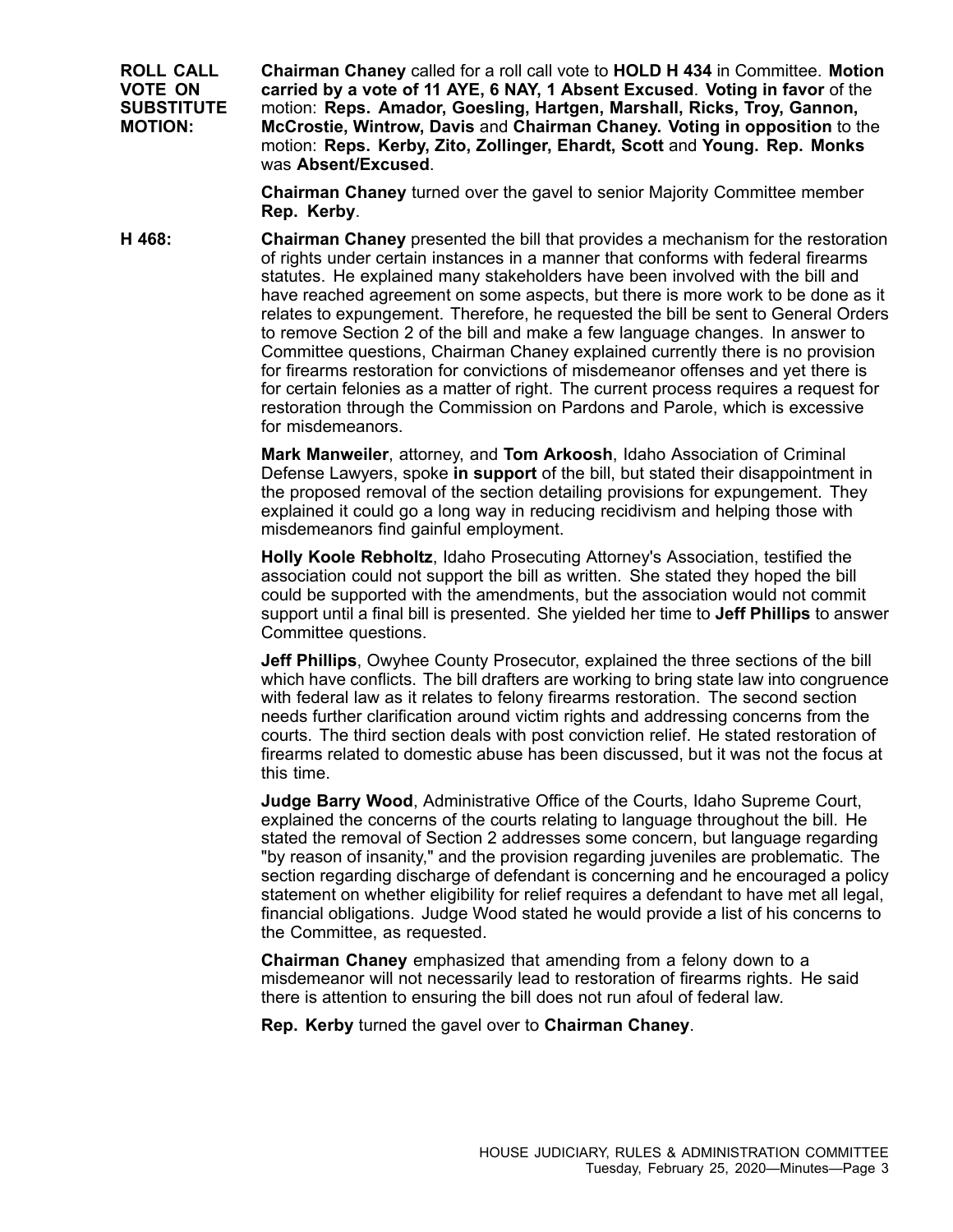**H 463: Rep. Hartgen** presented the bill to create <sup>a</sup> new section in the juvenile corrections code authorizing counties to create <sup>a</sup> juvenile pretrial supervision program and to collect associated fees. The legislation also authorizes counties to collect other fees such as electronic monitoring and drug and alcohol testing fees and adult pretrial supervision fees for <sup>a</sup> withheld judgement. Some of these fees have already been authorized to be collected by the counties, but they currently are collected outside of Odyssey. This bill authorizes these fees to be collected within Odyssey. She yielded her time to **Kelli Brassfield**.

> **Kelli Brassfield**, Idaho Association of Counties, stated this is <sup>a</sup> clean up bill to clarify the counties could collect certain fees through the court's Odyssey system and it clarified county authority to collect fees for juvenile pretrial supervision. The counties worked with the courts on the language.

**Angela Barkell**, Owyhee County Clerk, spoke **in support** of **H 463**.

**Chairman Chaney** called for <sup>a</sup> recess at 2:45 p.m.

**Chairman Chaney** reconvened the meeting at 2:55 p.m.

**H 546: Rep. Crane** presented the bill which imposes <sup>a</sup> financial penalty for patronizing <sup>a</sup> prostitute. He explained the section detailing 50 percent of fines collected would go to victim compensation was accidentally removed from the bill, so he requested the Committee send the bill to General Orders.

> In answer to Committee questions, **Rep. Crane** explained he chose <sup>a</sup> penalty amount that was significant enough to get the attention of the offender and the second offense results in <sup>a</sup> felony. He stated the intent of the legislation was to curb the demand for services and human trafficking. The state does <sup>a</sup> good job of going after the prostitute and the pimp, but research has shown that targeting the buyer can help.

**H 465: Rep. Zito** presented the bill to prohibit surgeries or engage in practices to change <sup>a</sup> child's gender to match his or her perception if the child is under the age of 18 years old. It results in <sup>a</sup> penalty of <sup>a</sup> felony. Rep. Zito explained she approached this with concern and the bill is not intended to degrade anyone. She stated she was acting in response to information from the American College of Pediatrics (ACP) that indicates most incongruent perceptions of gender by young children are resolved by the time they reach adulthood. She also stated cross-sex drug therapy can lead to other health problems and there are no long-term studies of the long-term effects of puberty blockers. She yielded her time to **Dr. Jud Miller, Misty Pierce,** and **Dr. William Malone**.

> **Dr. Jud Miller**, Family Medicine/ER, M.D. reiterated **Rep. Zito's** comments and explained he supports the research of the ACP and his own research has not resulted in any contrary results. He stated <sup>a</sup> person over 18 may choose gender transition as <sup>a</sup> fully informed decision, but it is important to protect minors who may not know the long term effects. He explained the treatment process that is generally followed for gender transition in children. In answer to questions from the Committee, Dr. Miller explained the ACP is the conservative alternative of the American Academy of Pediatrics and he has not treated any children going through the process. He responded that puberty blocking medicines are reversible.

**Misty Pierce**, private researcher, stated her concern about the medications used because of the lack of long-term research on health impacts. She explained the drugs are used and approved for treatment of adult cancer, but they are not approved as puberty blockers. She stated the side effects of the drugs.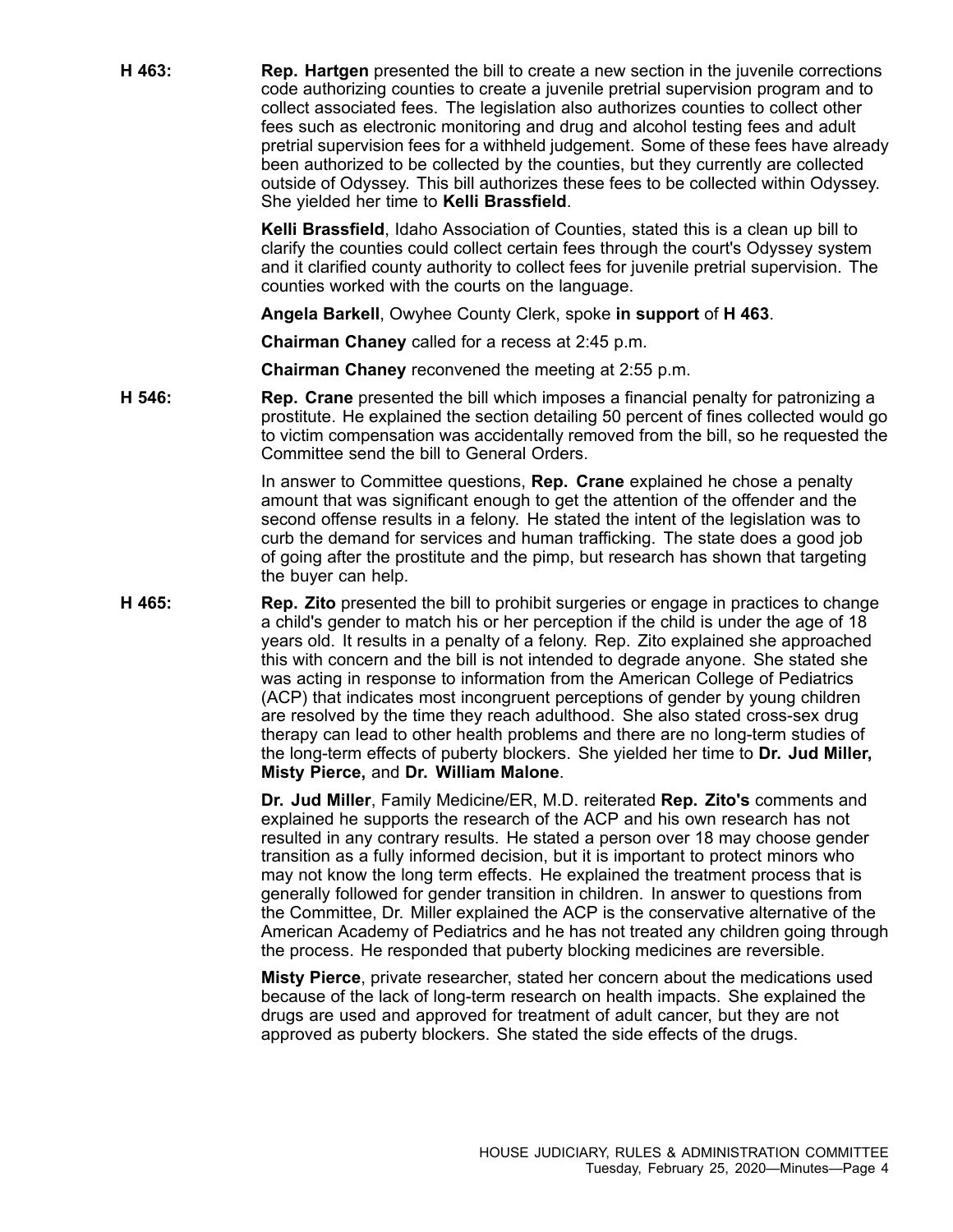**Dr. William Malone**, endocrinologist, stated there are only two sexes and it is binary. He defined gender dysphoria and while it can be treated the long-term consequence are unknown. Those treated with testosterone are five times more likely to get heart disease. He stated there is no evidence that treatment reduces suicide and halting puberty interferes with the natural process of coming to terms with gender during adolescence. There is an increasing number of children presenting with gender dysphoria and more study is needed.

**Rep. Troy** expressed disappointment this bill was piggybacking on the Female Genital Mutilation (FMG) law she has worked on the past two years. She stated FMG is <sup>a</sup> serious global issue and it was unfortunate to have attention diverted from the original purpose of the statute.

**Kathy Griesmeyer**, Policy Director, ACLU Idaho; **Steve Martin**, Pride Foundation; **Rev. Sara LaWall**, Interfaith Coalition; **Brian Thom**, Episcopel Church; **Mistie Tolman**, Planned Parenthood; **Melissa Rayne-Martin**, East Idaho Gender Spectrum Outreach; **Rev. Jenny Willison Hirst**, Boise Collister United Methodist Church; **Elizabeth Berendts, Rev. Marci Glass, Kacee O'Connor, Madison Allen, Kristin Stilton, Claire Gutierrez, Lucy Groves, Kelly Wagner, Jamie Lane, Dianne Piggott, Jen Moore, Oliver Cowan, Adriane Bang, Kelly Wagner,** and **Kacie Hoch**, spoke **in opposition** to the bill. Their comments included concern that transgender children are part of <sup>a</sup> vulnerable community and the bill would deny them of lifesaving care. Rates of suicide are high among this community. The information shared by bill proponents is not supported by the largest and well-respected medical associations in the country.

**Juan Carlos Duque** shared testimony on behalf of **Rabbi Daniel Fink in opposition** to the bill.

**Susie Pouloit**, CEO, Idaho Medical Association (IMA), and **Dr. Stephanie Long**, both representing the medical community, spoke **in opposition** to the bill. They explained the standards of care used with individuals being treated for gender conditions. Concern was expressed about criminalizing doctors and individuals within the medical community since decisions are always directed by parents. They stated the bill undermines parental rights and allows government interference. They stated information shared by bill proponents was not representative, nor supported by the American Academy of Pediatrics, the largest pediatric academy in the country. Ms. Pouloit also explained the IMA supports the FMG law, but this bill dismantles it.

**Lindsey Zea, Darrel Ford, Marcia Yiapan, Blaine Conzatti**, Family Policy Alliance, and **Christian Welp**, Catholic Conference, spoke **in support** of the bill. They reemphasized points from previous testimony and explained children do not have the capacity to make such monumental decisions. It was stated that gender transition does not relieve children of the depression that drives suicide.

**Chairman Chaney** called for <sup>a</sup> recess of the Committee at 5:42 p.m.

**Chairman Chaney** reconvened the meeting at 5:54 p.m.

**Chairman Chaney** stated the meeting would need to adjourn at 6:55 p.m. because the building locks at 7 p.m. Therefore the meeting would no longer be an open meeting. He explained the Committee's hearing and consideration policy and any remaining testimony would be allowed before <sup>a</sup> vote is taken.

**Gabby Shuldenfrei, Jyoni Shuler, Brandon Connolly, Diane Terhune, Casey Kellogg, Rachel Piscette, Josie Kohler, Dee Marie, James Watts, Elizabeth Allred, Ian Bott, Jeremy Nowland, Sage Christian, Juneau Olson** and **Mone' Miller**, Idaho Coalition Against Sexual and Domestic Abuse, spoke **in opposition** to the bill. Their comments were reflective of previous testimony.